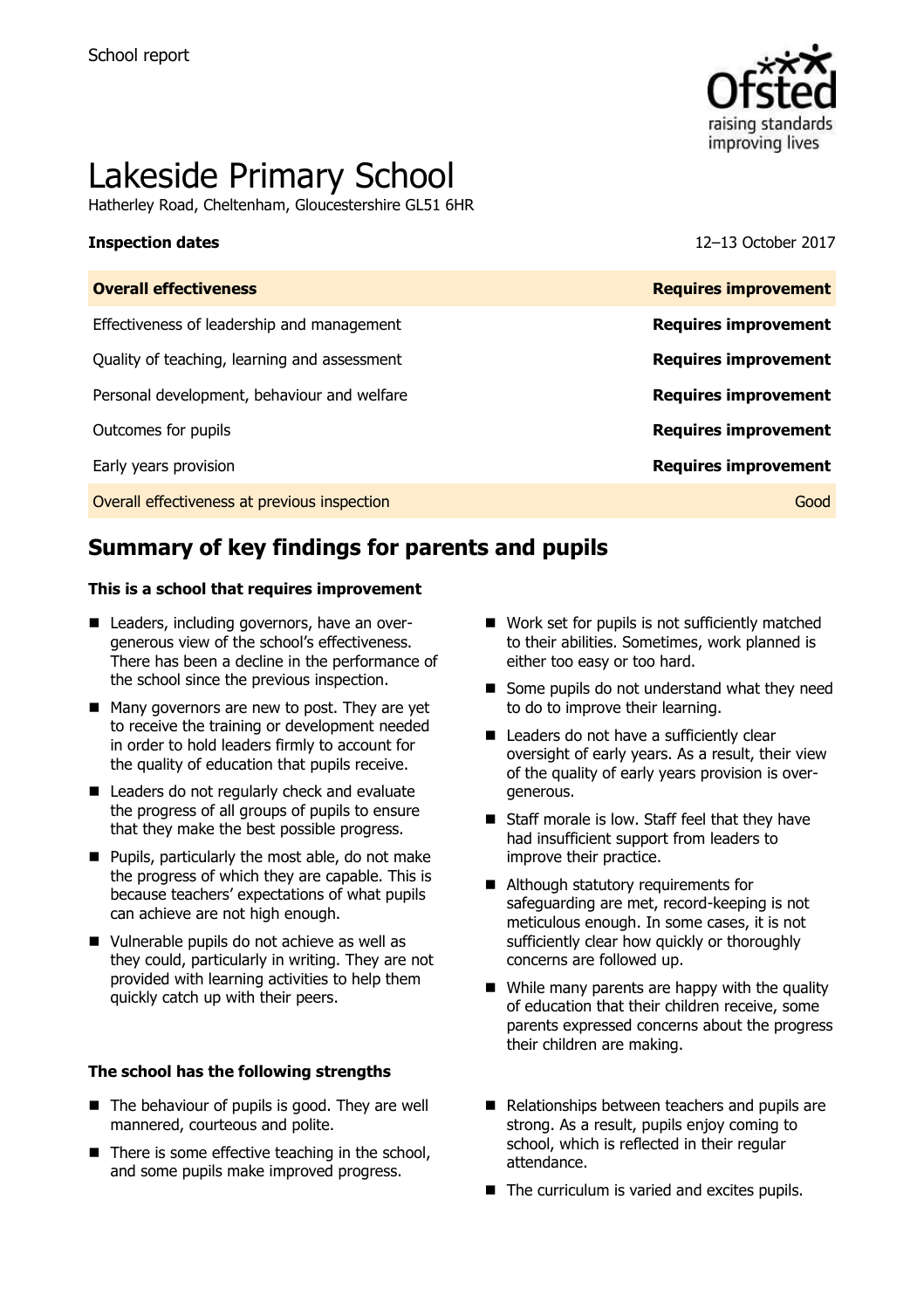

# **Full report**

### **What does the school need to do to improve further?**

- **IMPROVE the effectiveness of leadership and management by ensuring that:** 
	- safeguarding records are clear in stating how actions taken keep pupils safe
	- leaders' monitoring of teaching and learning includes a clear focus on the outcomes for different groups of pupils, especially the most able and vulnerable pupils
	- development plans state precisely how and when leaders, including governors, will check that actions taken are improving outcomes for pupils
	- $-$  staff have access to a structured programme of training to develop their practice
	- $-$  pupils in key stage 1 have a greater understanding of what it is like to live in modern Britain
	- governors carry out their roles and responsibilities to quickly improve the quality of education that pupils receive.
- **IMPROVE pupils' achievement by ensuring that all groups of pupils make good progress,** as a result of teaching that:
	- $-$  regularly checks what pupils know and can do to inform planning so that activities precisely meet the needs of pupils
	- consistently provides the highest levels of challenge to enable pupils, especially the most able, to make good progress
	- quickly closes any remaining gaps in pupils' achievement, especially between those of disadvantaged pupils and their peers
	- $-$  ensures that vulnerable groups (disadvantaged pupils and those who have special educational needs and/or disabilities) receive effective support to meet their individual needs
	- provides pupils with support and guidance that enables them to understand fully how they can improve their learning
	- deploys teaching assistants more effectively to support pupils' learning.

An external review of governance should be undertaken in order to assess how this aspect of leadership and management may be improved.

An external review of the school's use of the pupil premium should be undertaken in order to assess how this aspect of leadership and management may be improved.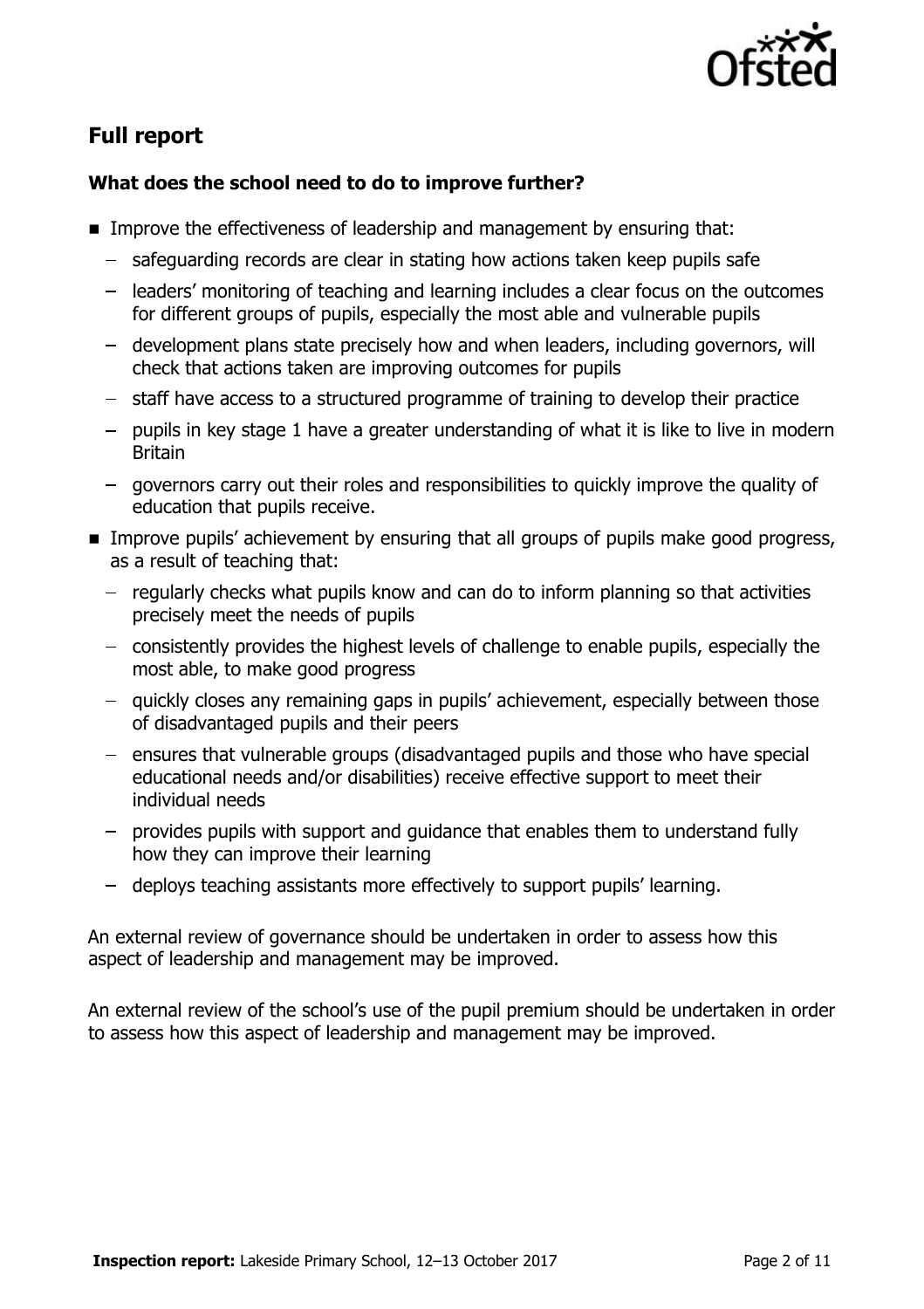

## **Inspection judgements**

### **Effectiveness of leadership and management Requires improvement**

- Leaders, including governors, have an over-generous view of the school's effectiveness, including the quality of teaching, learning and assessment and pupils' outcomes. Monitoring does not focus sufficiently on the impact that teaching has on pupils' achievement. This is particularly so for vulnerable pupils and those who are the most able.
- The school's development plan does not identify precisely enough the actions that leaders need to take to tackle weaknesses and quickly improve pupils' achievement. It lacks clarity as to how checks will be made, who will do this and when. As a result, it is difficult for those monitoring the success of the plan to check whether actions taken are successful in raising standards.
- **Procedures to check the performance of staff are not securely in place. For example,** not all staff have up-to-date job descriptions or know how effective their performance is in raising pupils' achievement. When targets are set, they are not focused well enough on what improvements leaders expect to see in pupils' outcomes, particularly those of vulnerable groups and the most able pupils.
- The tracking of pupils' progress lacks precision. The rationale for the spending of additional funding to support disadvantaged pupils and those who have special educational needs and/or disabilities is unclear. Consequently, these pupils are not catching up with their peers quickly enough in reading, writing or mathematics.
- Spiritual, moral, social and cultural education is broad. Pupils' understanding is well developed by learning about how different countries, environments and peoples behave. The school's 'echo programme' and the 'Happy Africa Club', a charity that the school supports, enhance their knowledge and understanding of the world about them. However, in key stage 1, pupils' understanding of fundamental British values is not well developed. Although they can name the values such as democracy, individual liberty and respect, they are unsure of what it means to live in modern Britain, for example, how the voting system works and the impact this has on their lives.
- The school's curriculum is exciting. Leaders ably balance the requirements of the national curriculum with the pupils' interests. Cross-curricular topics are well chosen to motivate and engage pupils. For example, in Year 4, pupils are exploring local parks before they design their own. In Year 5, pupils are learning about the theatre and the legacy of William Shakespeare. As a result, pupils typically enjoy their learning.
- **Pupils' learning experiences are enhanced by the wider curriculum. Pupils spoke with** enthusiasm about the clubs they have the opportunity to attend, which include ukulele, art and cookery.
- The school makes effective use of the additional funding for physical education and sport. Pupils have access to a good range of opportunities, which include tag rugby, jiu-jitsu, football and cross country. These provide pupils with the opportunity to take part in team sports and develop social skills while increasing their levels of fitness.
- Most parents who spoke to inspectors, or who responded to the online 'Parent View' questionnaire are happy with the quality of education and care that their children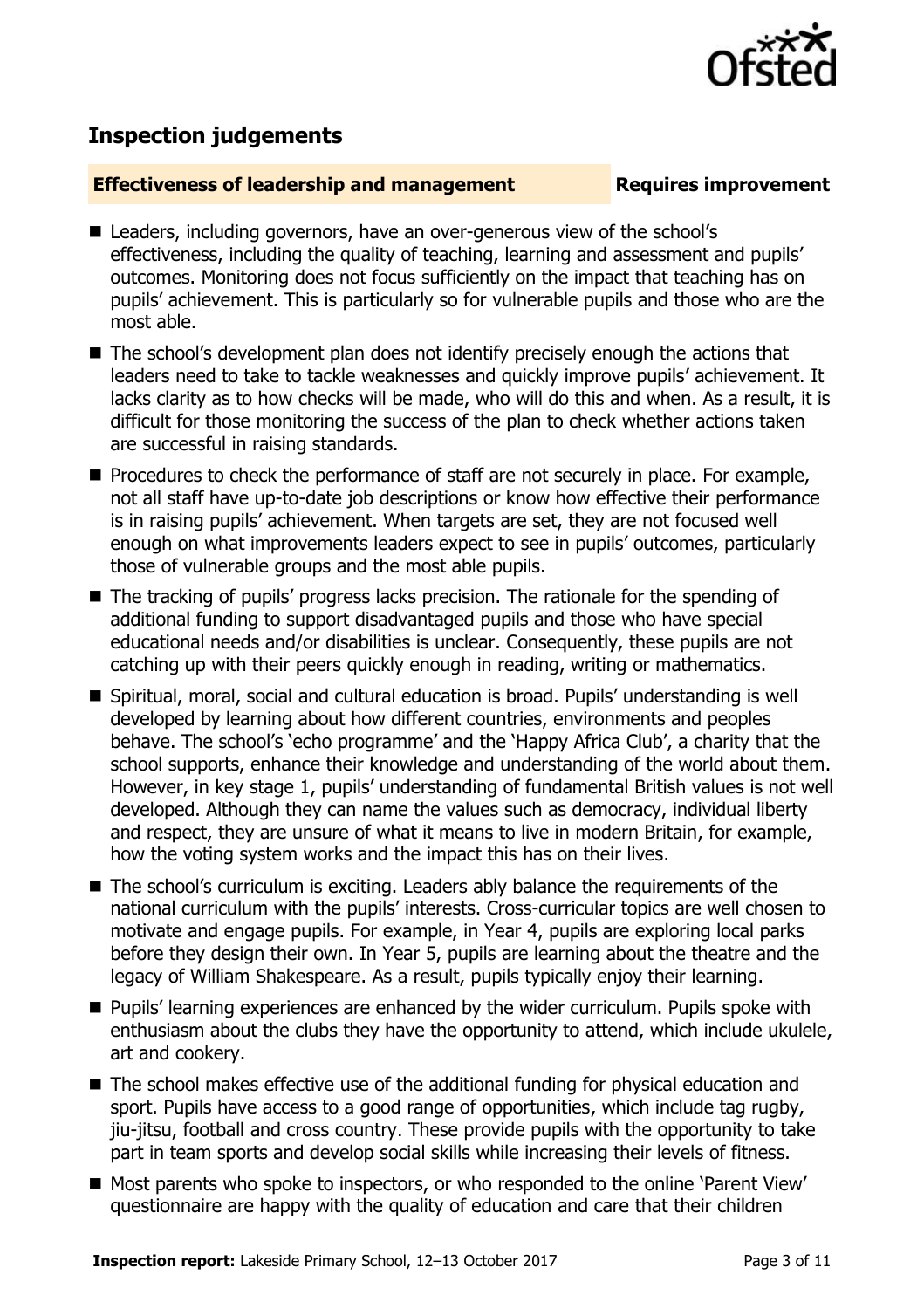

receive. They describe how their children are safe, well cared for and looked after by staff. For example, they are confident that site security ensures that their children are kept safe. However, some raised concerns about the progress their children make, especially parents of the most able pupils.

### **Governance of the school**

- There has been a significant turnover of governors since the previous inspection. Most governors are new to their role. They have a wide range of skills and expertise but are yet to receive the necessary training in order to carry out their roles and responsibilities effectively. Governors have an understanding of the strengths and weaknesses of the school and ask challenging questions about the school's performance, but this is not sufficiently strong. Therefore, leaders are not held sufficiently to account to ensure that the school provides a good standard of education.
- Governors do not routinely check that the performance management of staff has been completed and job descriptions secured. Consequently, staff do not have the professional development and training to secure consistently good progress for pupils.
- Governors understand the need to recruit staff safely. Systems are securely in place to ensure that all checks are made prior to staff starting in post, to keep pupils safe.

### **Safeguarding**

- The arrangements for safeguarding are effective. Staff receive high-quality training on all aspects of safeguarding, which include child sexual exploitation, female genital mutilation and radicalisation and extremism. As a result, staff are confident about the actions to take should they have any concerns about a pupil. Staff and governors have a good understanding of the need to protect pupils from all possible risks. However, some records do not demonstrate well enough how actions taken have reduced risk to pupils.
- The school's site is a safe environment for pupils. External doors and gates are secure so that people who visit the school are appropriately managed. This allows pupils to move freely around the school site and to feel safe.

#### **Quality of teaching, learning and assessment Requires improvement**

- The quality of teaching and use of assessment by teachers to ensure that pupils learn effectively are not consistently good. Consequently, pupils are not learning as much as they are capable of. This is especially so for the most able pupils, particularly in their writing.
- **Pupils' books show variability in teachers' expectations, particularly in writing and** mathematics. For example, the most able pupils demonstrate their true potential in some pieces of work, but this is not sustained to allow them to make the best progress.
- Disadvantaged pupils and those who have special educational needs and/or disabilities are not consistently provided with activities which precisely meet their needs. As a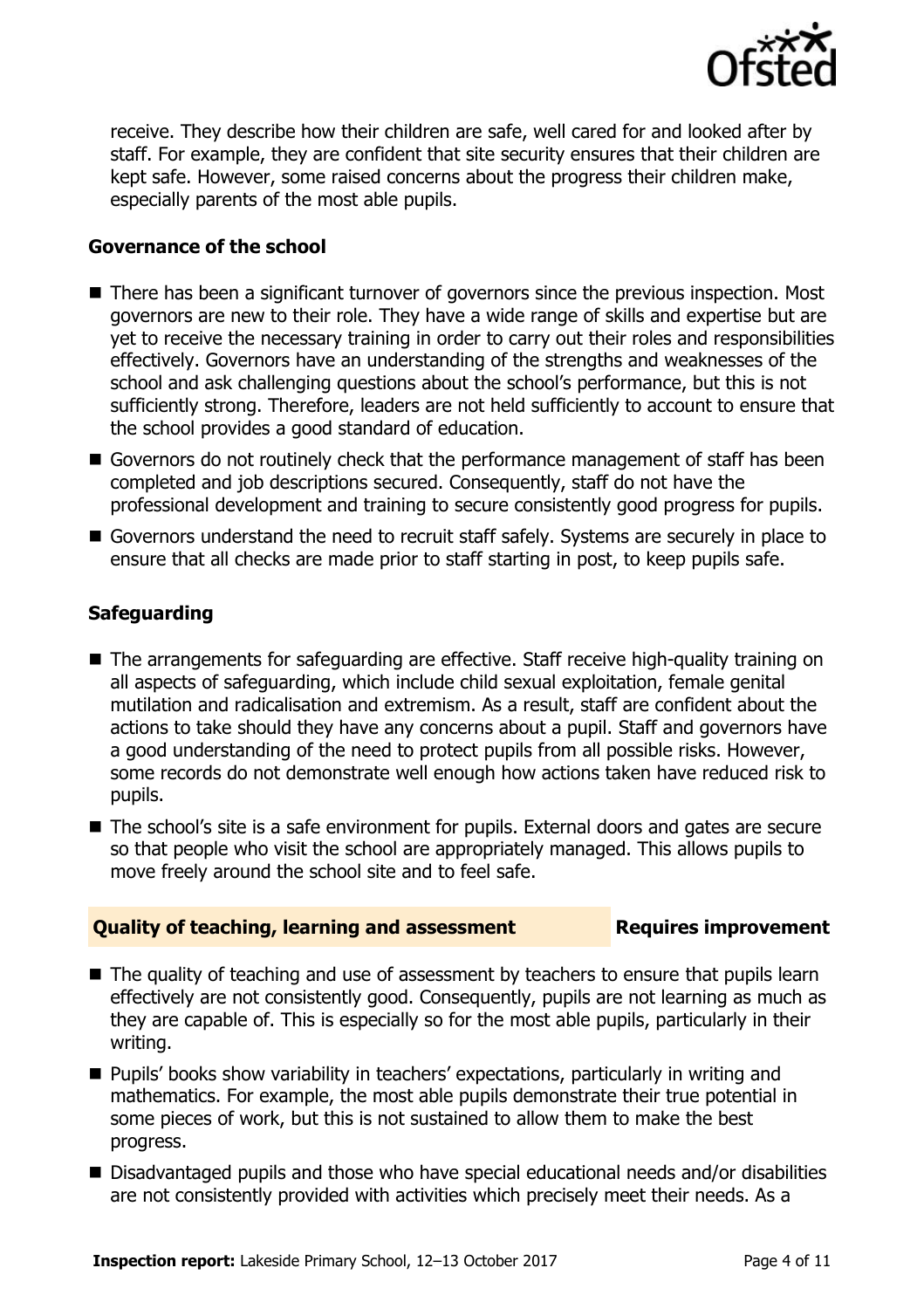

result, their progress stalls and they are not catching up quickly enough with their peers.

- The school tracks and records pupils' achievement and progress. However, this information is not being used well enough to ensure that pupils make the best possible progress especially in writing.
- When teachers check pupils' understanding, they do not consistently pick up mistakes and misconceptions. For example, pupils in Year 1 are not able to correctly identify coinage in their mathematics. Pupils do not consistently form letters correctly, and this is not being tackled quickly enough by teachers. Consequently, some pupils continue to repeat the same mistakes in their work.
- Teaching assistants are not consistently well deployed to support pupils in their learning. Where there is effective practice, teaching assistants understand the needs of pupils, contribute effectively and make a positive difference to pupils' success. However, there are occasions when teaching assistants are not sufficiently involved in supporting the achievement of pupils during lessons.
- Increased monitoring, training and guidance by phase leaders are having a positive impact on the quality of teaching. For example, teachers now make good use of questioning to probe and challenge pupils' thinking and deepen their understanding.

### **Personal development, behaviour and welfare Fig. 2.1 Requires improvement**

### **Personal development and welfare**

- The school's work to promote pupils' personal development requires improvement. Although policies and procedures are in place, these are not sufficiently monitored to ensure that they remain effective. For example, reporting procedures for vulnerable pupils have not been checked carefully enough. Therefore, this process is not as strong or as effective as it needs to be.
- $\blacksquare$  Most pupils are developing their understanding of what it means to be an effective learner. However, when the needs of some pupils are not met closely enough, they become restless and drift in their learning, going off task. This is particularly the case for the most able pupils.
- **Pupils reported that they feel safe in school and know that if they have any worries or** are upset they can talk to a grown up. They told inspectors, 'Adults help us sort out any issues we might have.'
- **Pupils have a secure understanding of how to keep safe, especially in the use of** electronic devices. For example, they know the importance of not passing on personal information when using the internet.
- Relationships between staff and pupils are strong. These positive relationships are built on trust and mutual respect. Pupils are appreciative of all that staff do for them. Pupils explained to inspectors, 'We've got good teachers that help us.'
- **Pupils speak openly about the support that they are given to ensure that they maintain** good mental health. The implementation of the 'Relax Kids' programme has a positive impact on pupils as it helps them to successfully find ways of dealing with their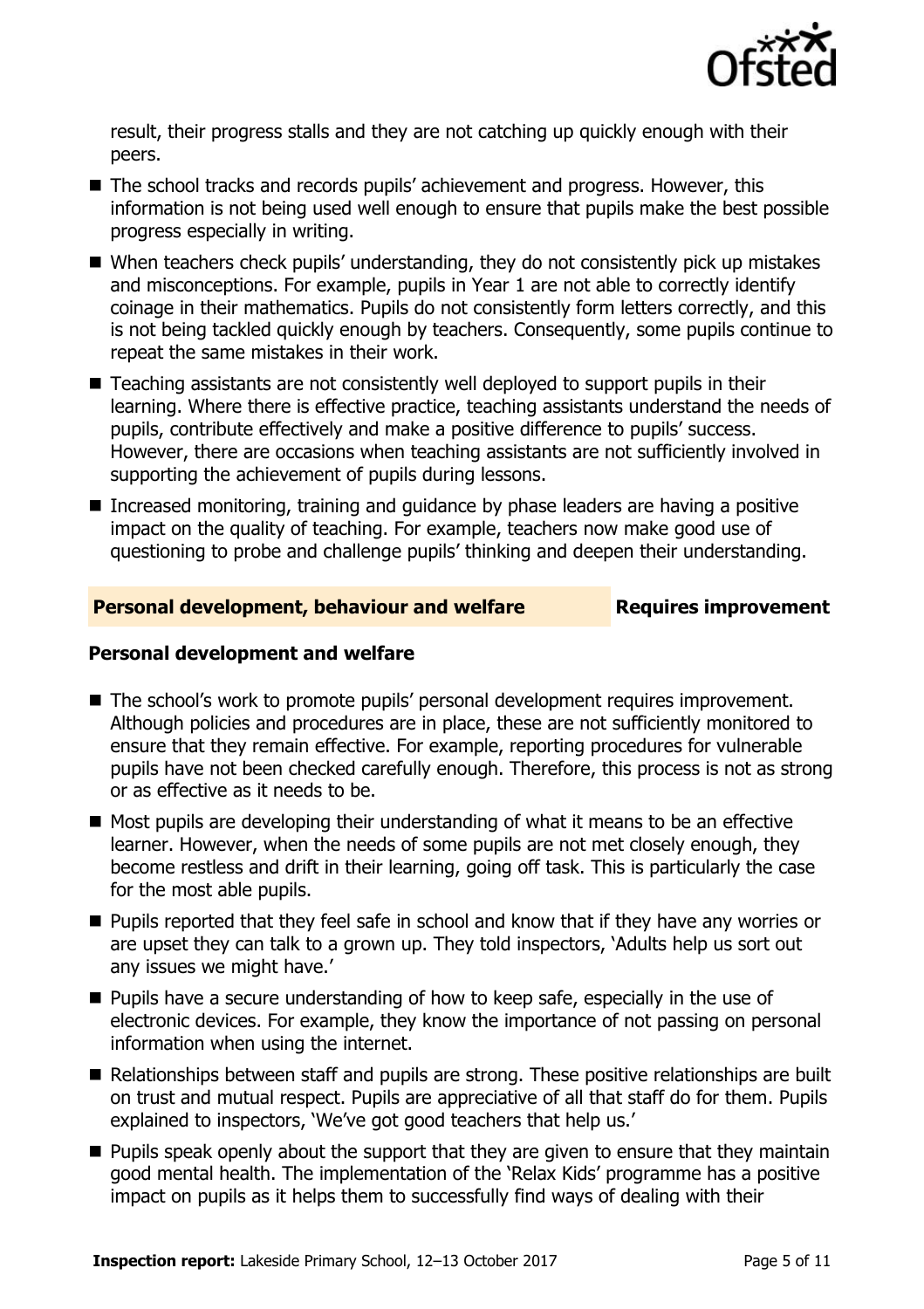

emotions. As a result, pupils are able to enjoy school. This is reflected in their regular attendance. Attendance of all groups of pupils has risen as a result of careful monitoring and actions by leaders.

#### **Behaviour**

- The behaviour of pupils is good. Pupils have a good understanding of what is acceptable behaviour. They clearly understand the differences between right and wrong. For example, they know that bad language should not be tolerated.
- **Pupils are well mannered, polite and courteous. This was shown many times during the** inspection when pupils made inspectors feel welcome and held doors for others to pass through.
- **Pupils typically behave well in lessons. They respond quickly to teachers' instructions** and try their best to work hard. The majority of pupils are motivated to learn by the exciting activities planned for them.
- **Pupils behave well as they move around the school site. Playtimes and lunchtime** activities are well organised and purposeful. Pupils manage their behaviour well during these times.
- $\blacksquare$  Pupils said that any incidents of bullying are rare and when it happens it is quickly tackled by staff.
- Sometimes a few pupils are not sufficiently motivated or challenged by their work. When this happens, they do not work as hard as they could.

### **Outcomes for pupils Requires improvement**

- Current progress information indicates that pupils are not making consistently good progress, especially in writing. Work in books viewed during the inspection supported this information.
- The number of pupils meeting the required standard for the phonic screening test over time is variable. Currently, outcomes are in line with the national average. Year 1 pupils' progress is carefully checked to ensure that pupils at risk of falling behind are quickly identified. Intervention is then put in place for them to quickly catch up. Consequently, teachers anticipate an improvement in 2018 after a slight dip in 2017.
- **Pupils do not make good progress in their writing. Current workbooks, along with some** viewed from the previous year, show that pupils are not able to use their knowledge and skills to write well enough or at length in English, and across other subjects.
- $\blacksquare$  In mathematics, the provisional outcomes for 2017 indicate that the progress pupils make is in line with the national average at the end of key stage 2. Current pupils' work shows that progress is variable across year groups and classes. There is evidence of a greater emphasis on pupils using and applying their mathematical skills to solve different problems. For example, in lower key stage 2, pupils were able to explain and justify their calculations in fractions with confidence. However, this is not consistent across the school.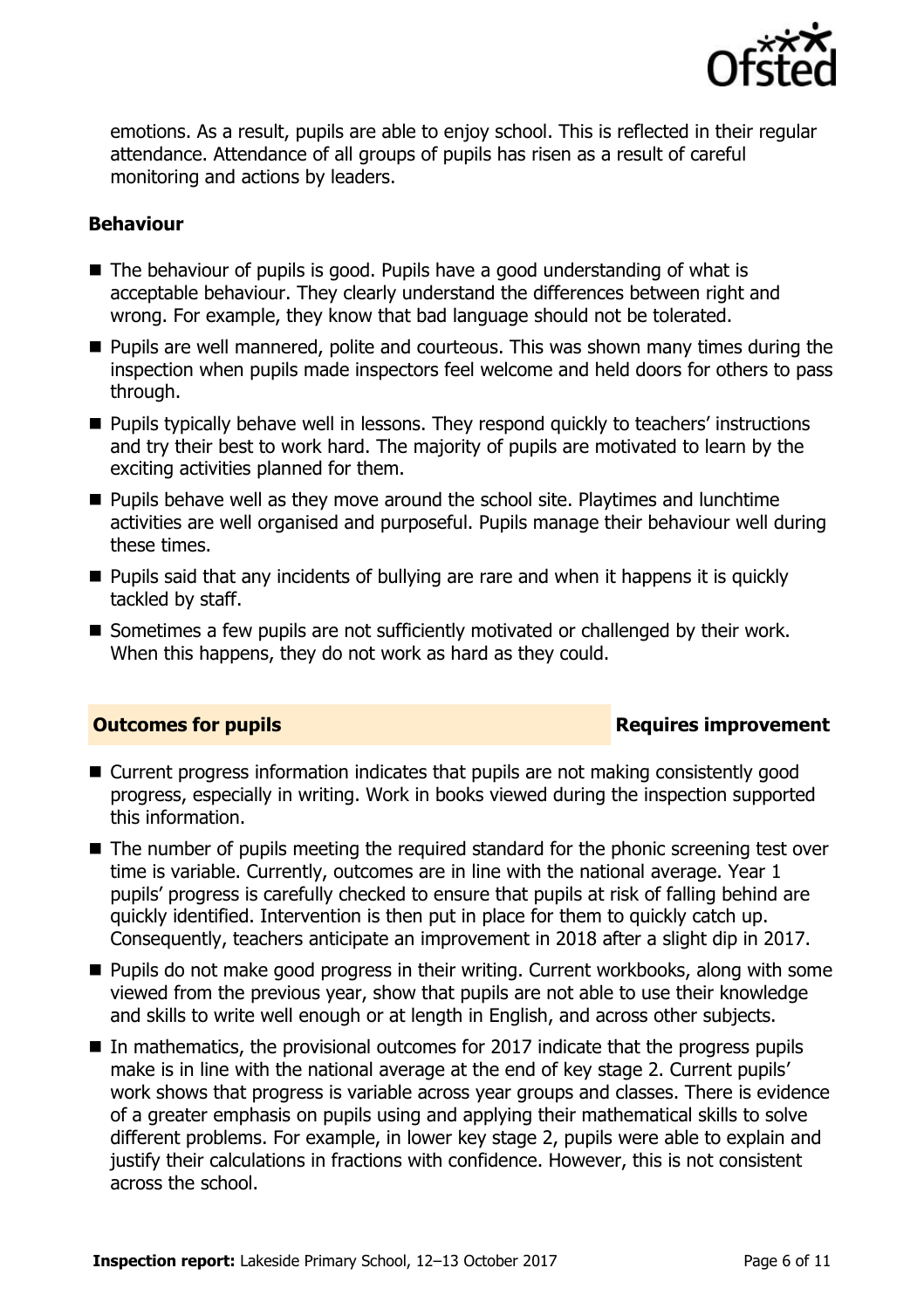

- Pupils who are disadvantaged or who have special educational needs and/or disabilities do not consistently make good progress in their learning. This is because leaders do not carefully monitor the achievement of these pupils. Interventions are in place but these are not rigorously checked to ensure that they are having the required impact.
- The most able pupils are not achieving well enough. Not enough pupils are making the best possible progress in reading, writing or mathematics. This is because the activities that teachers plan do not sufficiently challenge or make pupils think deeply about their learning. For example, in mathematics there is not sufficient opportunity for pupils to work at greater depth.
- A small proportion of the parents who spoke to inspectors, or responded to the Ofsted online parent questionnaire, feel that their children are not making the progress they are capable of. Inspection evidence concurs with this view. Progress is not good for some groups of pupils and in some subjects.
- **Pupils enjoy reading. They are encouraged to read widely and often. They develop** strong skills and pupils read to inspectors with confidence and style. As a result, 2017 outcomes at key stage 2 show an increased number of pupils achieving the expected level, and at greater depth, in their reading. This is expected to be above the national averages with progress in line with the national average.

### **Early years provision Requires improvement**

- The early years provision requires improvement, as children do not make consistently good rates of progress, particularly disadvantaged children and children who have special educational needs and/or disabilities. This is because there are inconsistencies in the quality of teaching.
- The skills, particularly in reading, writing and number, of children starting in the early years provision vary in each cohort. Careful analysis by the early years leader shows a year-on-year drop in the skills that children have as they enter the school.
- The behaviour of children is good. They respond well to instructions from adults, who have high expectations of them. Children are keen to learn and have quickly acquired positive learning behaviours.
- Safeguarding procedures are effective, and welfare requirements in the early years are fully met.
- The early years leader has accurately identified the strengths and weaknesses in the early years provision. High-quality plans are in place to ensure that current children in the Reception classes make consistently good progress have all the skills they need to successfully move into Year 1.
- The leader for early years has been in post since September 2016. She is unrelenting in her drive for excellence. She carefully analyses information on what children can and cannot do to ensure that planned provision effectively meets their needs. For example, she has quickly identified that language and communication are an area that needs improvement. However, the changes she is making are in their early stages of development and are not yet fully embedded.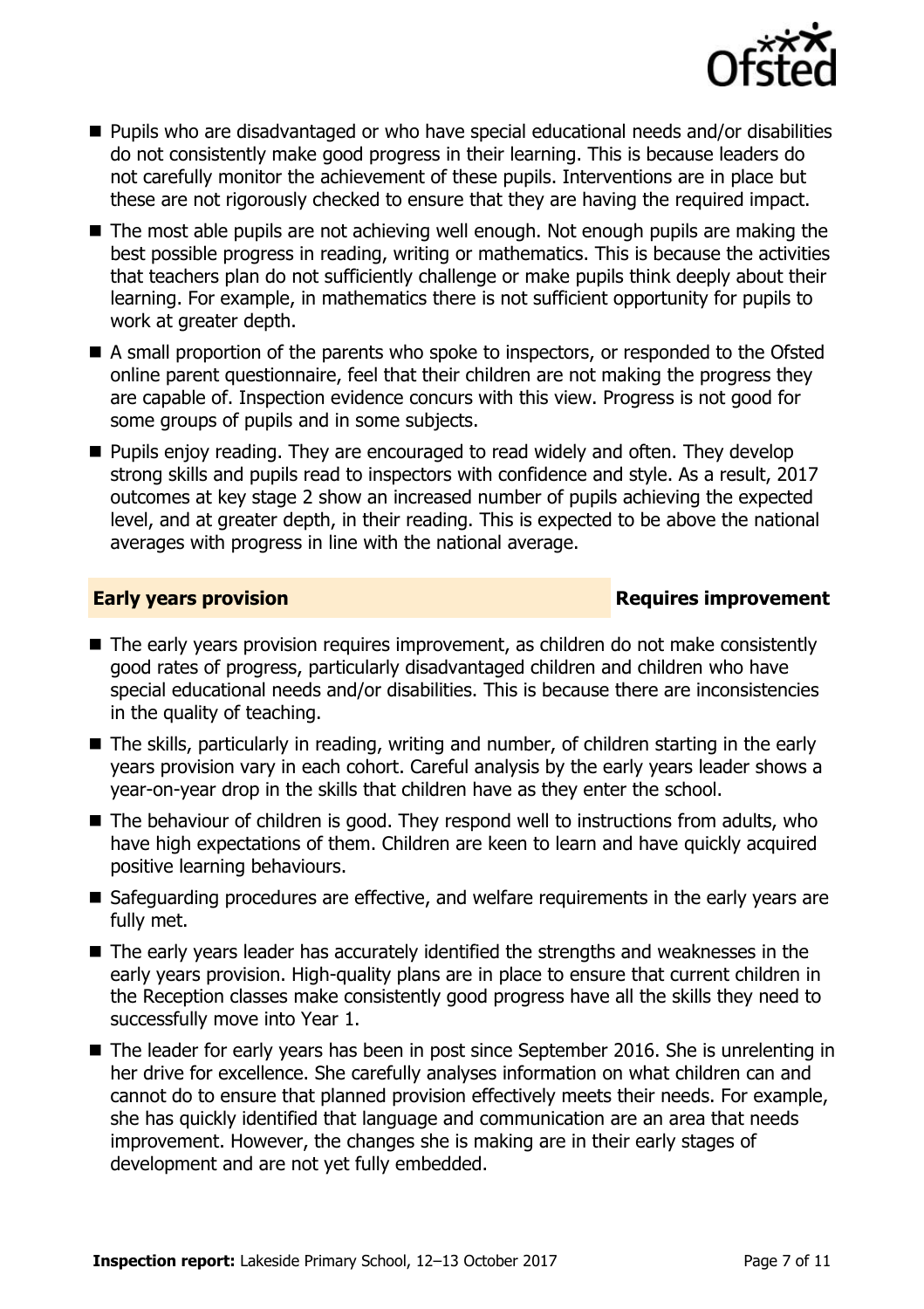

# **School details**

| Unique reference number | 115594          |
|-------------------------|-----------------|
| Local authority         | Gloucestershire |
| Inspection number       | 10037015        |

This inspection was carried out under section 8 of the Education Act 2005. The inspection was also deemed a section 5 inspection under the same Act.

| Type of school                      | Primary                      |
|-------------------------------------|------------------------------|
| School category                     | Community                    |
| Age range of pupils                 | $4$ to $11$                  |
| <b>Gender of pupils</b>             | Mixed                        |
| Number of pupils on the school roll | 508                          |
| Appropriate authority               | The governing body           |
| Chair                               | David Young                  |
| <b>Headteacher</b>                  | Hayley Hutchison             |
| Telephone number                    | 01242 524756                 |
| Website                             | www.lakesidechelt.co.uk      |
| <b>Email address</b>                | admin@lakeside.gloucs.sch.uk |
| Date of previous inspection         | 20-21 March 2013             |

#### **Information about this school**

- The school meets requirements on the publication of specified information on its website.
- Lakeside Primary School is much larger than the average-sized primary school. The number of pupils on the school roll has significantly increased since the previous inspection.
- $\blacksquare$  Since the previous inspection in 2013, there have been a significant number of changes to staff and governors.
- The majority of pupils are White British.
- $\blacksquare$  The proportion of pupils known to be eligible for the pupil premium is below the national average.
- The proportion of pupils who have special educational needs and/or disabilities is below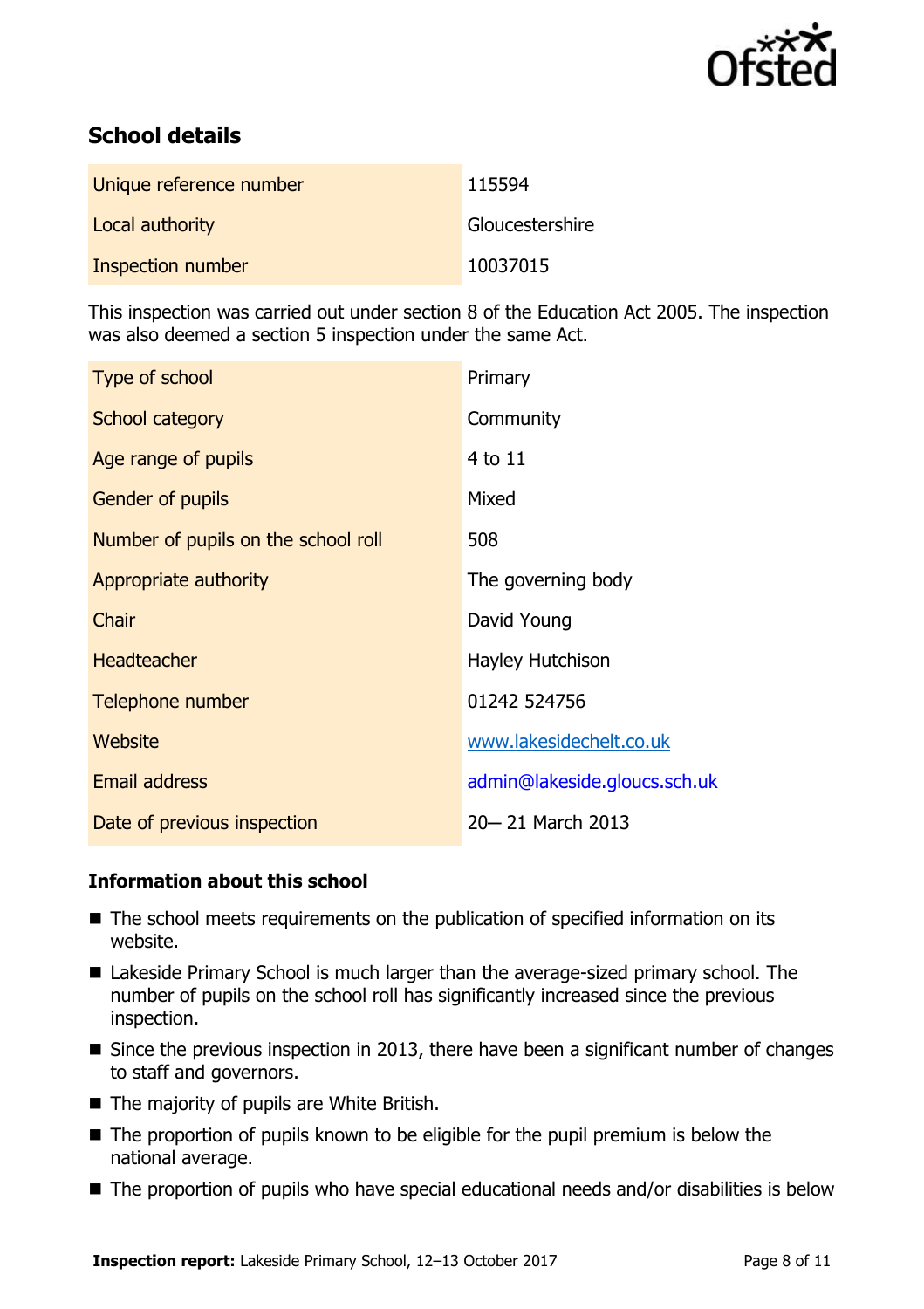

the national average.

■ The school meets the government's current floor targets, which set minimum expectations for progress and attainment.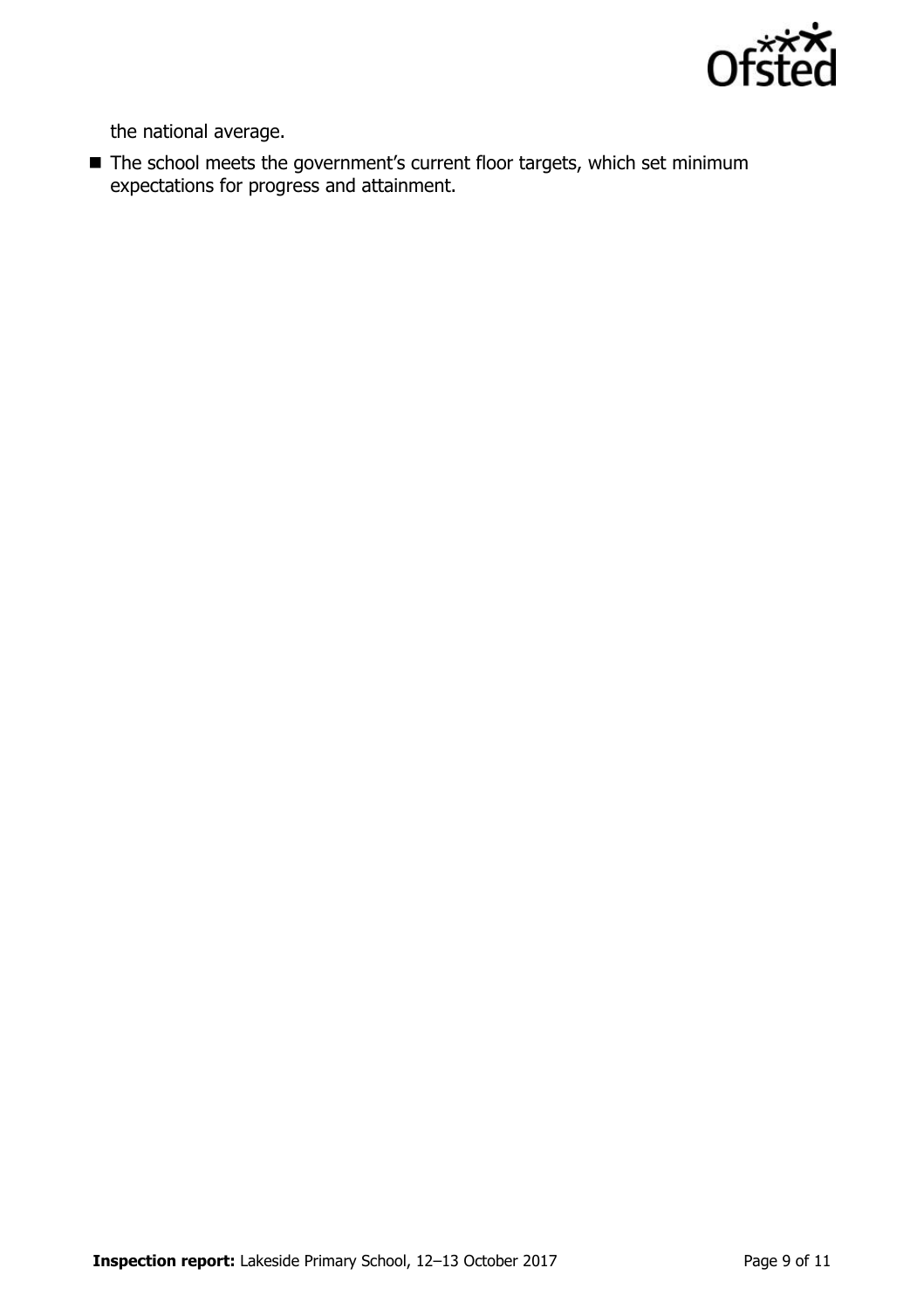

# **Information about this inspection**

- Inspectors conducted joint observations of learning with leaders across a range of classes and subjects.
- Meetings were held with leaders, staff and governors. A meeting was held with an education adviser from the local authority.
- A wide range of documentation was scrutinised during the inspection, including the school's evaluation of its own performance and data relating to pupils' attainment and progress. Inspectors also checked the effectiveness of the school's safeguarding arrangements and attendance information.
- $\blacksquare$  The inspection team scrutinised the quality of pupils' work over time.
- Inspectors talked with groups of pupils to seek their views about the school. The views of other pupils were gathered during lessons, playtimes and lunchtimes. Inspectors considered the 106 responses to the pupil survey.
- $\blacksquare$  Inspectors listened to pupils read.
- The inspectors took account of the 45 responses from staff questionnaires. They also considered the 121 responses to Ofsted's online survey, Parent View and the 113 free text messages. Inspectors spoke to parents informally at the start of the day and considered additional correspondence received during the inspection. In addition, phone calls were held with some parents.

#### **Inspection team**

| Jen Southall, lead inspector | Her Majesty's Inspector |
|------------------------------|-------------------------|
| <b>Aaron Griffiths</b>       | Ofsted Inspector        |
| <b>Andrew Brown</b>          | Ofsted Inspector        |
| Nicola Berry                 | Ofsted Inspector        |
| <b>Paul Smith</b>            | Ofsted Inspector        |